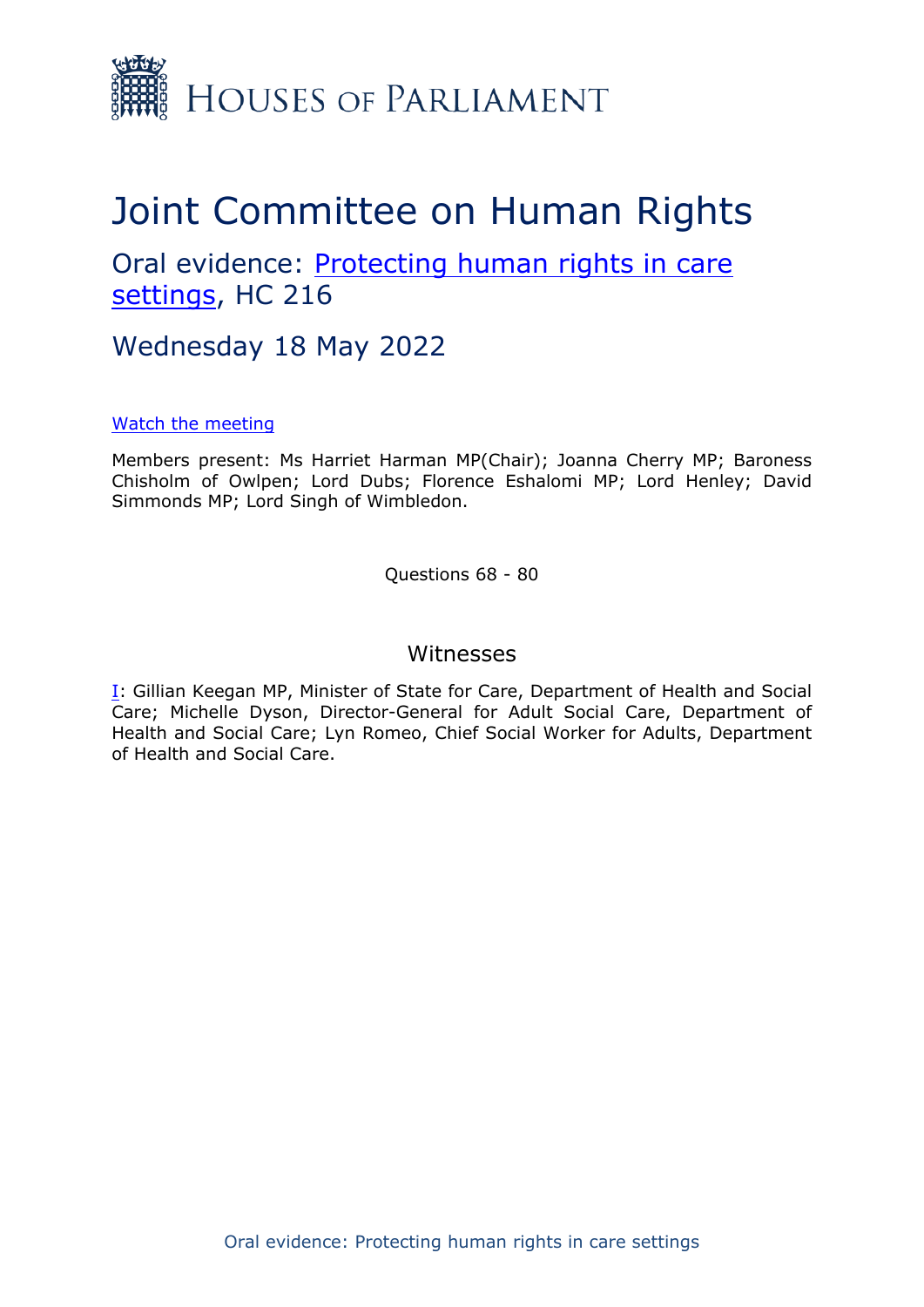# <span id="page-1-0"></span>Examination of witnesses

Gillian Keegan MP, Michelle Dyson and Lyn Romeo.

Q68 **Chair:** Welcome to this session of the Joint Committee on Human Rights. I am Harriet Harman and I am Chair of the Joint Committee, which, as its name suggests, is a Joint Committee of the House of Lords and the House of Commons. Half our members are from the Lords and half from the House of Commons. We have members here in person but also remotely.

Our concern, again as our name suggests, is human rights, and this is our inquiry into protecting the human rights of those who are living in care settings. This is our fifth and final evidence session of this inquiry. During this inquiry, we have heard from those who have relatives in care and from care providers. We have heard from expert analysts and from the NHS. Today we are very grateful to be concluding this inquiry by hearing from the Minister responsible, the Minister of State for Care and Mental Health, Gillian Keegan. Welcome, Gillian—thank you for coming to give evidence to us—and two of her senior civil servants.

I do not know about the rest of the committee, but I for one think that civil servants do an incredibly important job. We hope that you and all your colleagues will remain doing your public service, and we have two such senior civil servants. We have the director-general for adult social care, Michelle Dyson, and the chief social worker for adults, Lyn Romeo. Thank you for coming.

I will kick off with the first question. In the course of this inquiry, we have heard some really disturbing, horrible evidence about people in care settings not having their most basic, fundamental human rights respected. It was felt that this was even more of a concern during the pandemic. The Government have a number of human rights to consider here. There is the right to life, guaranteed under Article 2—in a pandemic you obviously have to be protecting the right to life—but also the right not to be subjected to degrading treatment and the right to private and family life, as protected by Article 8 of the European convention. Visiting rights is an issue to do with the right to family life.

Do you feel, looking back on it, that you got the very difficult balance right between doing what you had to do in a pandemic to protect the right to life and protecting those other human rights—the right to family life and the right to be protected from degrading treatment?

*Gillian Keegan:* As you mentioned, that balance is incredibly difficult, and was particularly so at the beginning of the pandemic. At the beginning of the pandemic there was very little knowledge. We know that those in a care home setting are the most vulnerable in our society. We knew that was where the most vulnerable people were. We knew we had to protect them. We knew that we had to get the balance right, because obviously there were people going in to help them. There were people going in as part of their care, and there were family measures on visiting. At the beginning, the focus was very much on the right to life and trying to make sure that we protected people's lives.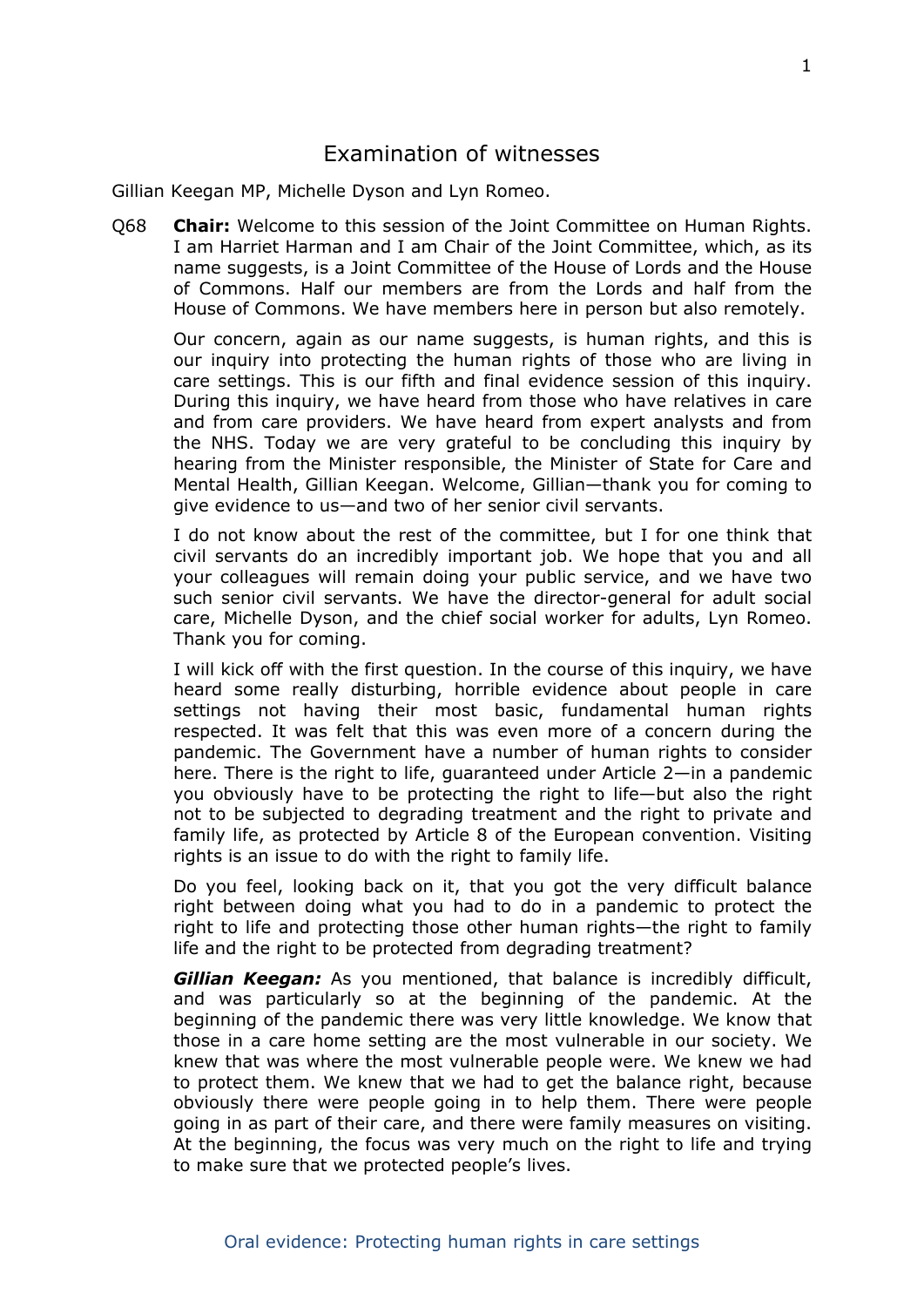I was not there, so I was watching this from the outside as a constituency MP, but I know that, right at the beginning, the focus was on making sure that people in care homes were safe. In my own area there was a lot of talk about step-down facilities, how people could go between hospitals, et cetera, and how we could best manage that. The balance changed over time. We were able to get balance so that people could go in. In the early days, there were screens and there was some outdoor visiting, et cetera, but clearly there was a focus on trying to get the visiting back as soon as possible.

The other difficulty was how to manage outbreaks in care homes. With outbreaks, there were infection control procedures that caused a great deal of distress to families, even in the later stages. Even though we do not have care home visiting restrictions, or even when the number of visitors is restricted to three visitors or essential caregivers, there are still some care homes, although it is a small number, that do not accept visitors inside when they are in outbreak.

We have been very clear all along about the guidance. We were very clear about trying to prioritise visiting as soon as the first wave was over, but it is fair to say that I have also met many families and many residents who feel very strongly that they need to be able to see their loved one in a care home.

My grandmother was in a care home. It does not take much to understand how difficult that would be, particularly with conditions like dementia. My grandmother had dementia. She would not have known. Not being able to explain what has changed and what is happening or to provide that comfort has probably been the most heart-breaking part of trying to get balance with regard to the right to life. Even the idea of a pandemic would be very difficult to explain.

**Chair:** Could you understand the anguish of some relatives when there was a period when workers were going in and out of the care homes, including agency workers and those perhaps who were not vaccinated, but relatives were not allowed in, even though they would be living a socially isolated life and taking great care? The agency workers would be going from home to home and might be living with teenagers who were going out, but these relatives, living a quite secluded life, were not able to go in, and that gave people the impression that the right to family life was not sufficiently focused on. What about that discrepancy?

*Gillian Keegan:* If you remember, at that point in the pandemic there were lots of these things that seemed illogical and did not pass the common sense test. Someone would say, "I'm going in to visit my wife. I'm in my 90s. I don't go anywhere apart from going in to visit my wife. I've a very low risk of catching it". At the beginning, elderly relatives in particular were prioritised for the vaccine. They would say, "I've not been anywhere. I've not seen anybody". There was a lot of trying to equate risk and the risk-reward benefit in the system.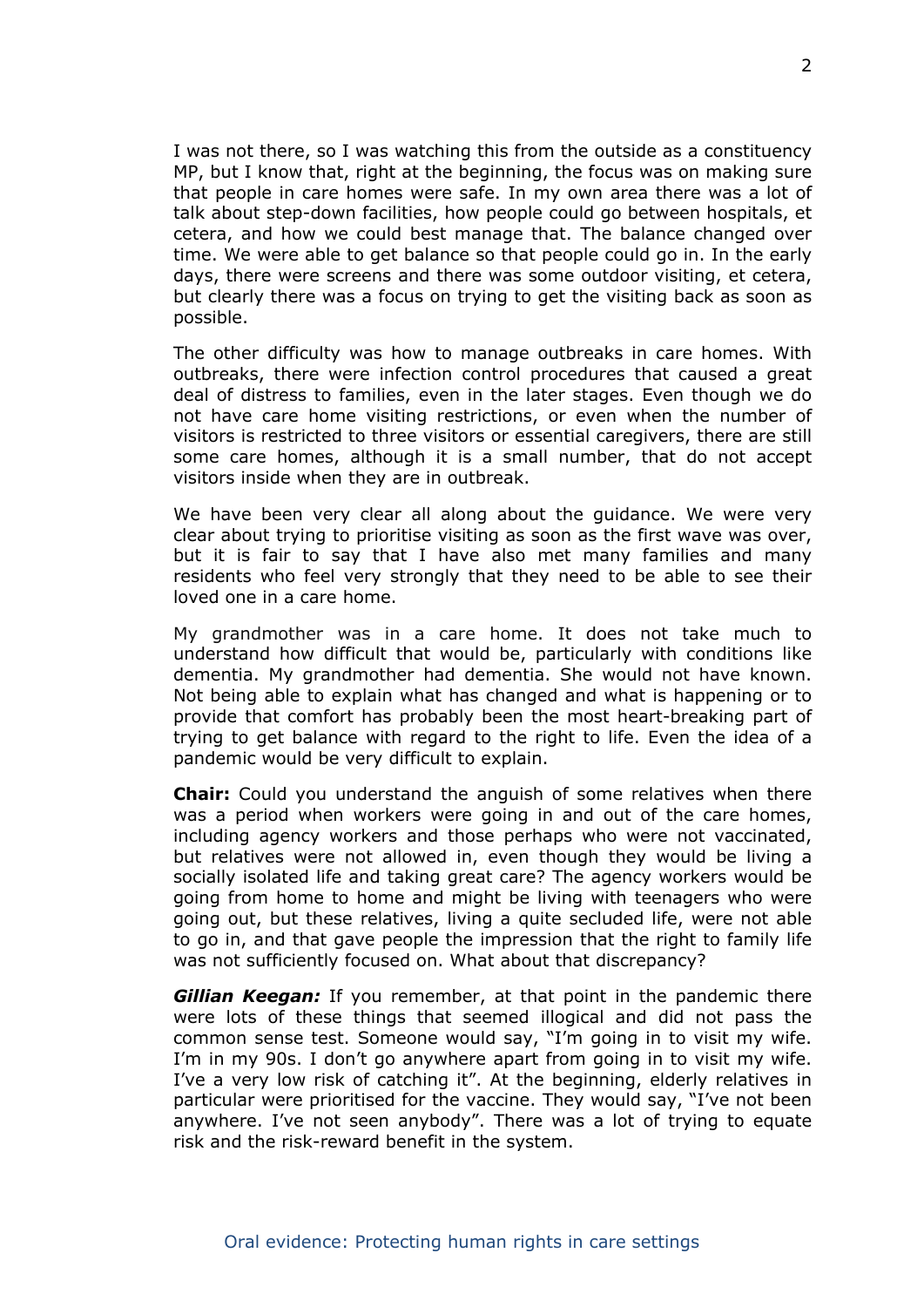Clearly, one of the things we were really worried about with care homes as I say, I was not there, but I am sure this would have been a primary concern—was making sure that there were staff in the care homes and that they could take care of people. This applied not only to the care staff but to some of the nursing staff who would need to go into the care homes.

I, like most people, watched in horror the other countries that did not manage that balance. I lived in Spain for many years before becoming a Member of Parliament, and I spoke to people there about what had happened in care homes in Spain. They had had terrible trouble keeping staff to look after people who were elderly. That is your worst nightmare. You have to make sure that you have enough staff able to keep people safe. We know that the pressure on social care staff was there before the pandemic. It was massive during the pandemic and it is still there now. It will probably still be there all the time I am in this role, because we are dealing with a demographic shift and something that we have neglected to do over many decades: really put the foundations in place to build a very solid social care workforce. That is why we are taking a lot of steps to do that now.

I would imagine, looking at what was happening around the world, that the initial focus would have been on making sure that the staff were there and that they could go in, feed people and make sure that people were looked after and kept as well as possible. That would have been the priority at the time. They probably had a lot of examples they had seen where that had not happened.

Q69 **Lord Henley:** I am a Conservative Member of the House of Lords. You are quite clear about the guidance that you offered and the difficulty about getting that right. I can see, with the balance between all the different rights, that that is difficult. Are you satisfied, having got the guidance out, that it was adhered to? Did you monitor how they were doing in following that guidance? Has any data been collected as a result?

*Gillian Keegan:* The clue is in the name. It is there as guidance. You have heard from the CQC. Initially, it paused some of its work, as did many of the regulators, because that would have been the wrong time to go into care home settings. During the pandemic, it moved to more of a risk-based approach, which is important. Where there were concerns coming up—where a number of families had raised concerns about particular care homes, blanket bans, et cetera—it used that to inform where it looked and what questions to ask of which care homes. That was probably the right approach.

The way all our systems work, you have guidance, you have legislative frameworks, the local authorities and the care home providers have duties in this regard, and you have guidance, from the Department of Health and Social Care, to help navigate aspects when you are dealing with tricky situations like this. Then, of course, you have the regulator, which comes in at some point to check that it is all going on. So there is always the question, which is the most important question, about how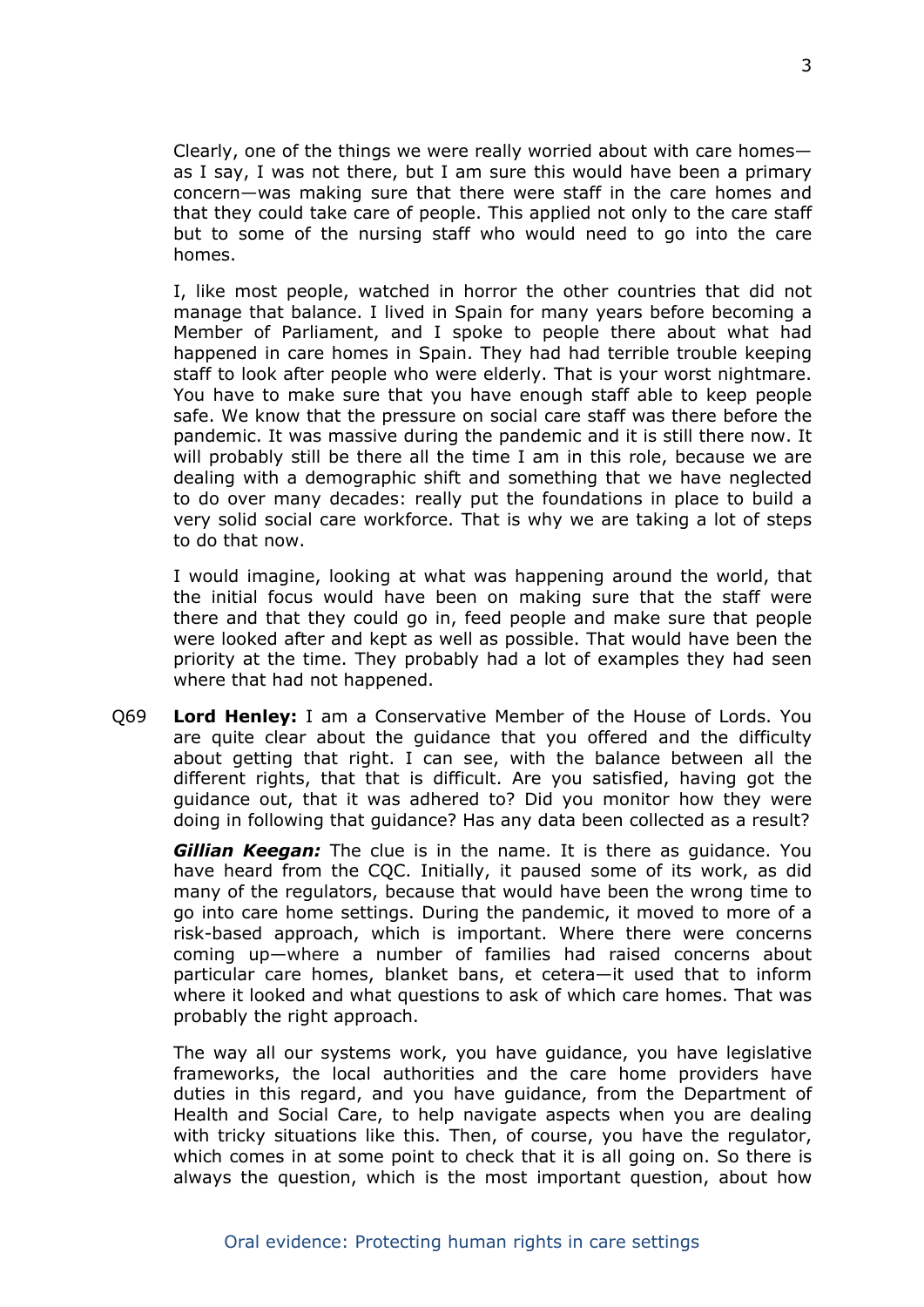you make sure that the whole system works together. Without the regulatory enforcement and that feedback loop, you cannot improve the systems, and you cannot change the guidance or make it clearer, if it needs to be clarified. Sometimes guidance is not perfect. That is a continual feedback loop.

The whole work that we are doing with the reforms almost demonstrates that we acknowledge that we want accountability and more data. We want to have more information about what is going on. Michelle was there at the very beginning, or part way through, and we did not have much data even to make some of these decisions at the time, because care homes, unlike the NHS, are private third-party settings. There is a lot we will take from that experience to feed into our reforms.

*Michelle Dyson:* On the point about how we monitor this and our guidance, exactly as the Minister says we have the CQC, et cetera, but the other thing that we were using and continue to use is a tool called a capacity tracker. Providers fill that in for us daily and weekly, including on what is going on with visiting. It is not the most perfect tool and there are clearly 15,000 care homes. How regularly do they fill it in? It gives us visiting trends, and we can see how many of them say that visiting is happening, and we can see what reason they give for when visiting is not happening, which is principally outbreaks now, which is in accordance with our guidance. During the height of the pandemic, we used that tool assiduously. We have our own regional team and we could follow up where we thought that there were problems. It now feels much less of a problem. We are hearing much less noise on visiting.

**Lord Henley:** Lessons have already been learned, just as you fine-tune.

*Michelle Dyson:* Lessons were learned all the way through. In terms of this whole balance between Article 2 and Article 8, which was what we were trying to do all the way through, we were having discussions hourly with our public health colleagues about how to get that balance right. We were changing the guidance. I know this was difficult for providers, because we changed the guidance frequently, but did that because we wanted to get the balance right, and we changed the guidance more frequently than the national guidance changed. We were constantly adjusting and trying to get it right. As mass testing became available and then vaccines, that gave us more opportunity.

The big change we made was the introduction of the essential caregiver in March 2021. Now we have said, "You never completely close off visiting. Even when you are in an outbreak, there is always one person who must be allowed in".

Q70 **Joanna Cherry:** I am the SNP MP for Edinburgh South West, but I stress that my questions in this session relate to what was happening in England and Wales. The current guidance, as you have said, says that every care home resident should have one visitor who can visit in all circumstances, but we are aware from the evidence we have taken that care providers often fail to apply that guidance. Should there be a legal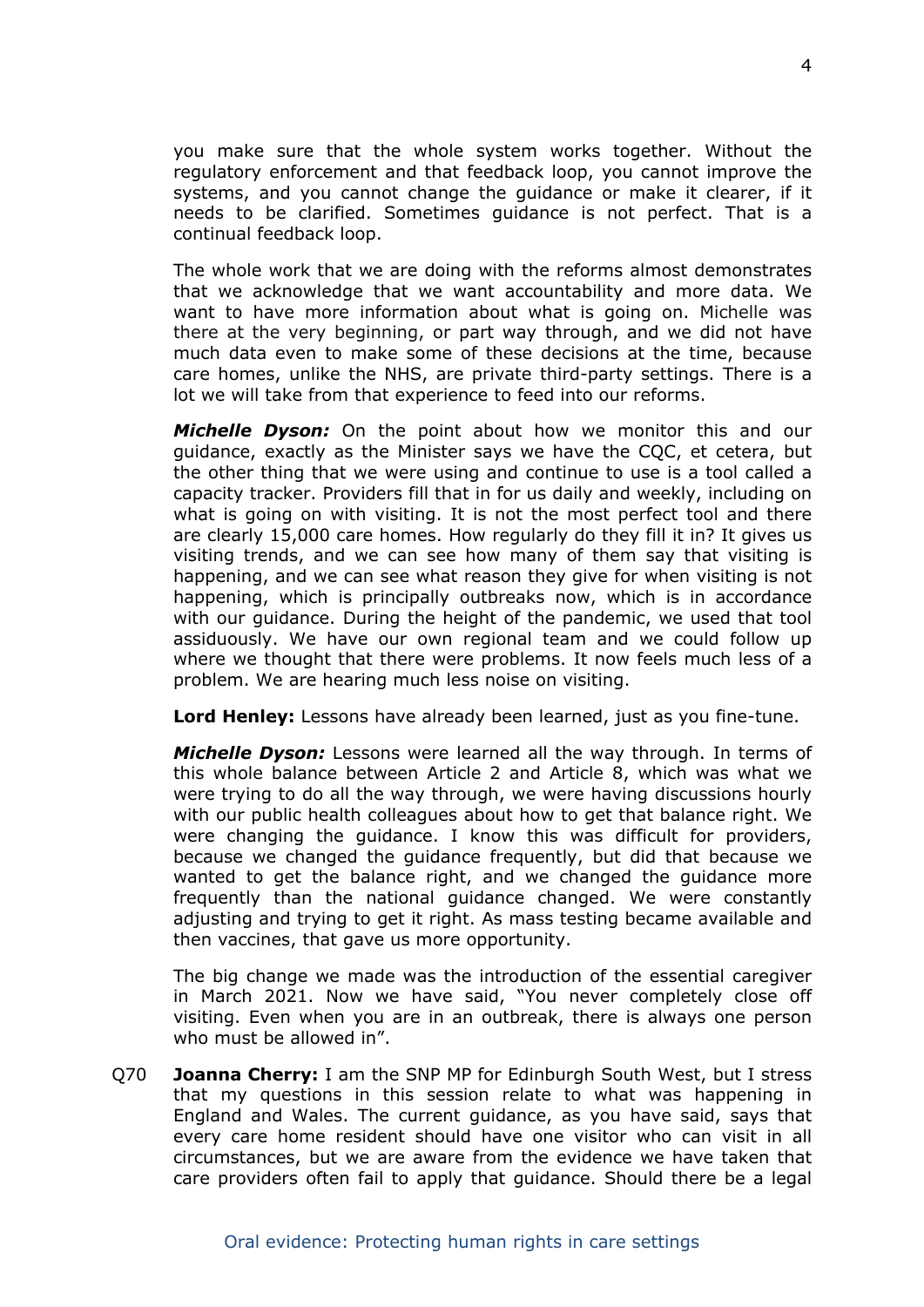right for patients and residents to nominate one person who can visit in all circumstances, subject to the same infection control measures as care staff?

*Gillian Keegan:* It is something that we keep under review. We are looking at whether that would make sense and could be achieved. I know there are lots of campaigns that would like to have that. However, the guidance is very clear that settings should not restrict visiting, and legislating could have a similar effect to the guidance.

One of the first things I asked was, "How many complaints have been made and where are they? Who are these complainants? Have they had their complaints looked at?" We looked, and since 1 December 2021 the CQC has received visiting concerns regarding 246 services, of which 104 contain allegations of blanket bans. The CQC is reviewing the most recent of those, but it has been through all the others too, speaking to the local authorities and raising safeguarding concerns if required.

When I first looked at this, a lot of people were tagging me, saying, "I can't see somebody in my care home", et cetera. It was a widespread problem. I think that more than 80% of the care homes were open for visiting, based on the capacity tracker, which did not exist at the beginning of the pandemic; it was developed to get feedback from care home providers in real time, or in as real time as we could make it. Of course, if you are in one of those 19% or 20% and it is your loved one who you cannot get to or the care home is in outbreak, those statistics or numbers do not help.

It is being kept under review. I know people feel that it would give them an extra layer of protection. However, we would still have to navigate managing outbreaks. That is not just in our own guidance on pandemics but in the World Health Organization guidance.

**Joanna Cherry:** I want to explore the answer you have given there, because you have put quite heavy emphasis on the role of the CQC. It seems to us from the evidence we have taken so far that there is a bit of a mismatch between what you and your government colleagues are confident the CQC can do and what the CQC has told us it is able to do about ensuring compliance with the government guidance.

For example, when we wrote to you previously, you came back to us refusing to accept our recommendation that you put the Government's guidance on a statutory footing, saying that you were satisfied that the CQC had sufficient regulatory powers to take evidence where providers were not appropriately or proportionately supporting people to have access visits and where their rights were being compromised.

The difficulty with that is that when Peter Wyman from the CQC wrote to us, he said, "We do not have the power, under the legislation given to us by Parliament, to compel care homes to inform us of any changes to their visiting status. Similarly under our legislation we do not have the power to require care homes to report their 'live data on levels of visiting'.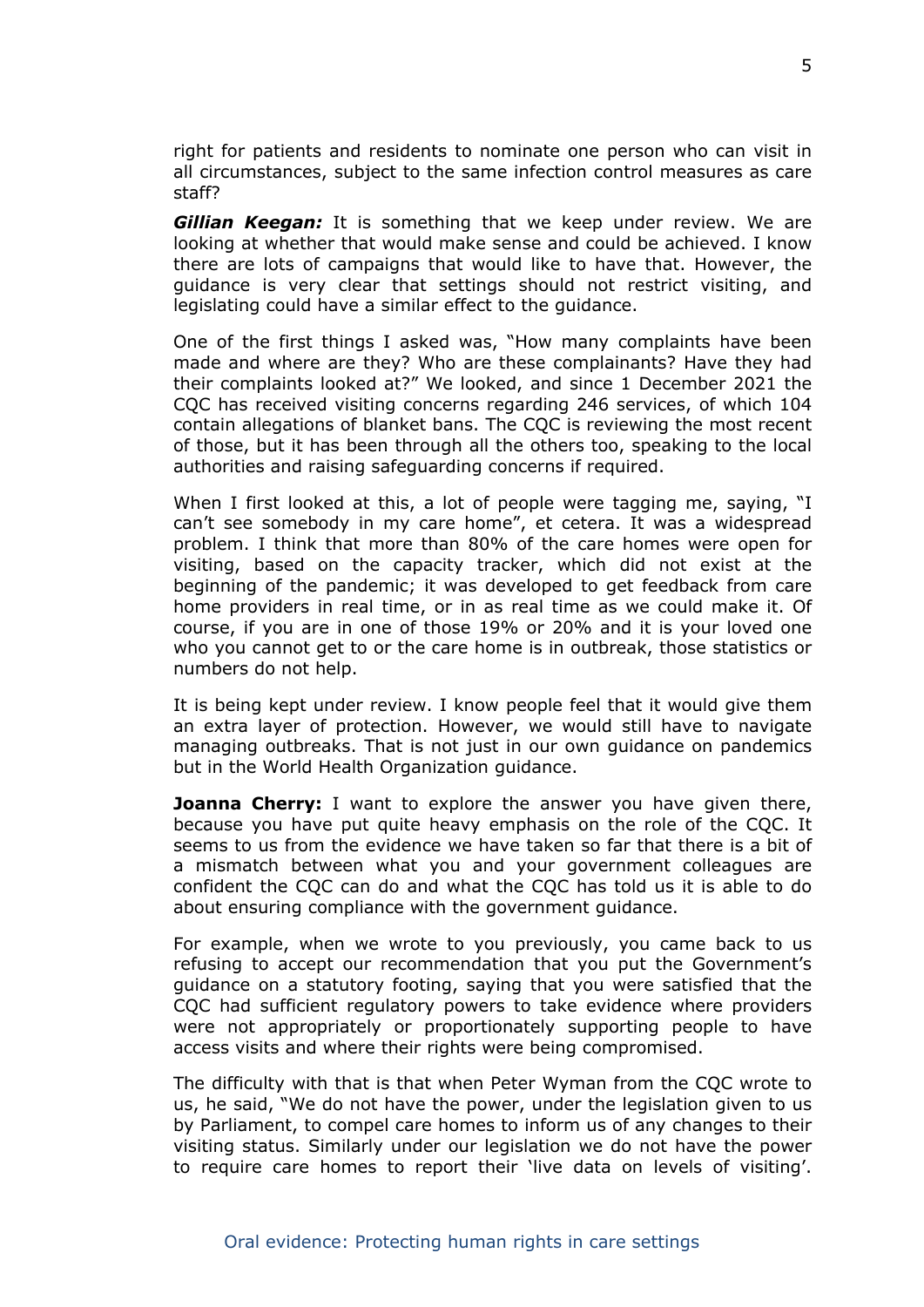Neither do we have the power to take action against care homes that are not reporting changes to their visiting data".

More recently, again, when we wrote to the Prime Minister about this in March, his answer was very much founded on the powers of the CQC. It seems to me that what you as a Government are saying to us is, "Oh no, the CQC can monitor this adequately", but the CQC is saying to us, "We don't have the powers to do that".

*Gillian Keegan:* I can imagine that what happened with this experience is that, if you look at how the system was set up and what we felt we needed to add to it, we were trying to get data from capacity tracker. There was no data from the care homes. It is a very fragmented market. There are 15,000 to 18,000 participants, if you include domiciliary care. Looking at the structure of the market, with 15,000 to 18,000 players in it, it was probably set up with that in mind. We now realise that the capacity tracker was a vital part of us being able to understand what was happening in care homes.

The other side of this is that the statutory duties locally are with local authorities, so one of the things that we are looking at as we go forward is how we look at, monitor and measure the quality of what the local authorities are doing. We will be changing a lot of things with the reforms, and we will be looking at what the CQC has and whether that works well. We should keep that constantly under review, as well as looking at whether putting this in legislation adds anything.

However, you also have to make sure that you get the right balance with the system that you set up that is scalable, enforceable, works and can deal with that kind of market, because it is an extremely fragmented market and it is all private sector.

**Joanna Cherry:** I think we will have more questions later about the CQC's powers, but just focusing on this issue of whether visiting rights should be put on to a statutory basis, this cross-party committee has recommended, after taking extensive evidence, that the Government's guidance go on to a statutory footing. In Scotland, the Scottish Government have announced that they will introduce legislation to ensure that people in care homes have the right to see visitors even during outbreaks. I should pause and say that was not just the Government in Scotland. In fairness, there was also huge pressure from opposition parties to do this, so again it was cross-party.

It seems that in Scotland the Scottish Government have taken the view that they will be able to do that, that they are well advised to do that, and they will introduce this legislation, which will be known as Anne's law in Scotland, into the national care service Bill, which will be introduced to the Scottish Parliament by the end of the parliamentary year. I am just wondering, given the cross-party support for it in the recommendations of this committee, and given that the Scottish Government, with crossparty support in Scotland, is introducing such a law, why you do not just go ahead, do it and resolve the issue. As our Chair said, we have heard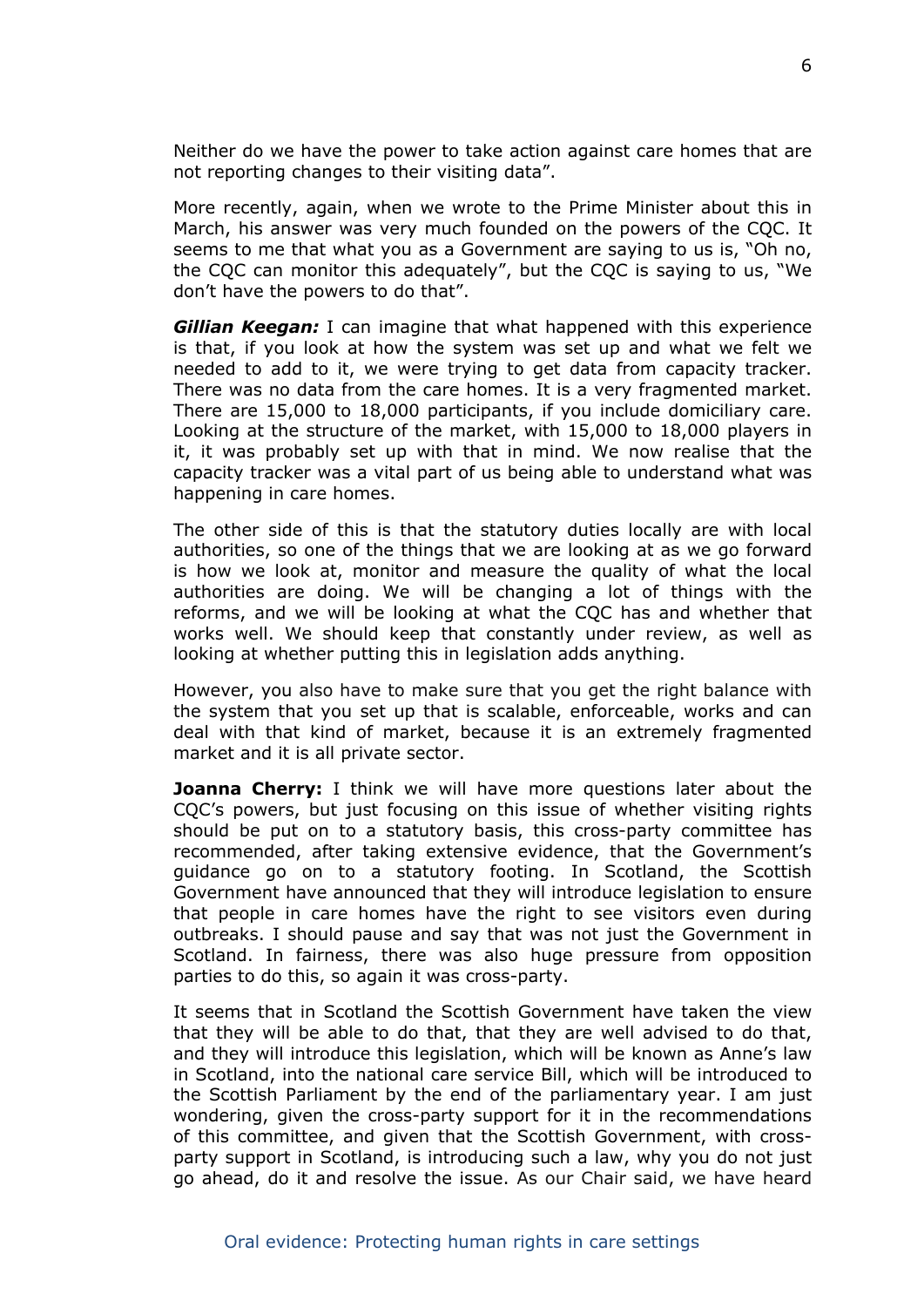really distressing evidence. We all have examples from friends or, for those of us who are Members of Parliament, constituents who have suffered greatly during the pandemic. Why not just go ahead and put this on to a statutory footing? What is stopping you?

*Gillian Keegan:* Nothing is stopping it particularly, apart from the fact that we are doing a huge amount of reform in this area, and in the Mental Health Act. An awful lot of legislation is changing. There are an awful lot of moving pieces within the system. There is nothing stopping it. We just want to do what works. As I say, that is why it is being kept under review. I would not want the committee to think that I am saying that this is something that we do not think is a good idea, that we would never do and would never consider. It is not that. It is just that there are a lot of things that we are considering and it is kept under review. As soon as I have any further updates, I would be delighted to give them to the committee.

**Joanna Cherry:** Michelle, do you want to add anything on this question of whether we should put the guidance on to a statutory footing, or what might be problematic about doing that?

*Michelle Dyson:* I have nothing further to add on that point. It is worth being aware that you can make a complaint to the ombudsman. It is not just the CQC. Actually, 72% of complaints to the ombudsman are upheld. Local authorities are very good at implementing their recommendations, so that is something that you can use if you are a family member concerned about visiting.

**Joanna Cherry:** It takes quite a long time, though, does it not?

### *Michelle Dyson:* Yes.

**Joanna Cherry:** If I am trying to get in to visit an elderly relative who may have only a couple of months left, a complaint to the ombudsman is not really going to cut it, because, based on my experiences as an MP no offence to the ombudsman; it is just the nature of the system—the chances are that by the time they get back to me, my elderly relative will be dead, without me getting to see them and without them getting to see me.

*Michelle Dyson:* If you are local authority-funded, you can also complain to the local authority. That might be a quicker route.

**Joanna Cherry:** That is only if you are local authority-funded.

*Michelle Dyson:* Yes, whereas the ombudsman is for everyone, as is the CQC.

*Lyn Romeo:* It might be worth adding that, whether you are funded by the local authority or not, the local authority has a safeguarding responsibility to all the residents in their borough. If there were concerns that the person's human rights were being undermined or that they were not safe because they could not have that stimulation and contact with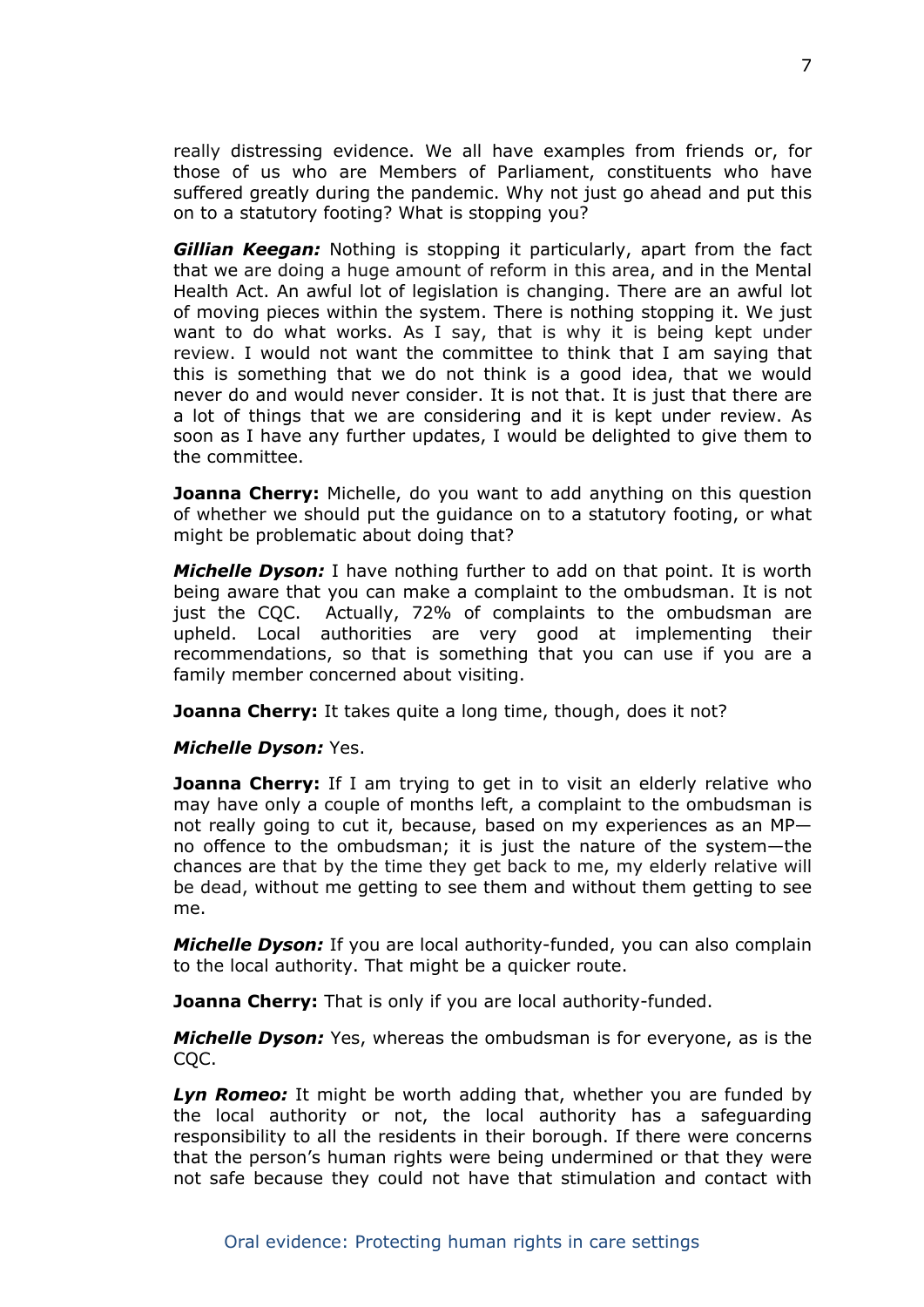their family, the local authority could ask a social worker to go in and look at that situation.

Certainly, from what I understand, during the pandemic social workers were going in and out of care homes to ensure that people were, hopefully, getting the right care and support if concerns were raised about those sorts of issues. It is not perfect, and I know that lots of things were in flux at the time, but that is another way in which what the local authority and social workers can do can enhance or support what the CQC should be doing about the visiting arrangements.

Q71 **Chair:** Taking the issue of the complaints system further, Minister, you mentioned that most of this provision is in the private sector, but it is a regulated sector even if it is in the private sector. We should be concerned that the regulatory processes protect people's human rights and it is not just left to beleaguered relatives of very vulnerable residents to enforce high standards. There has to be the protection out there through regulation.

On the issue of complaints, we heard a total absence of confidence, it is fair to say, in the ability of residents' relatives to complain and for that complaint to do anything other than make things worse. There was a real sense that, because of the vulnerability of residents and the inadequacy of levels of provision generally, they were worried that if they complained, it would make things worse for their relative or even end up with the relative being asked to leave the home with nowhere else to go.

It is of the utmost importance to have a good complaints system as a safety valve, so that Government can not only redress individual complaints and be assured they are being addressed, but hear people having the confidence to make those complaints. The CQC told us that it does not investigate individual complaints unrelated to the Mental Health Act. A lot of people who contact the CQC feel very rebuffed if they are told, "We are not interested in complaints". The Prime Minister wrote to us recently that the CQC "follows up on all visiting concerns shared with it".

Can you see that this is confusing to people who have concerns and complaints? Are you also keeping under review the issue of legislation clearly setting out duties relating to the investigation of complaints in care settings? Between the local authority, the ombudsperson and the CQC, people do not understand the complaints system and do not have any confidence in it. Perhaps putting that into law would be an opportunity to clarify it and give relatives confidence that their complains were backed up by a legal system. What do you think about that?

*Gillian Keegan:* The CQC does not look at individual complaints, as Michelle outlined. However, it does have all the information about those complaints, and it uses that to inform its regulation. It does not respond to each complaint, but it can use that as information. Also, it is now using people with lived experience in the care settings to inform while it is doing its inspections. It uses that information, but it is not acted upon at an individual level. Individual complaints, where you get an individual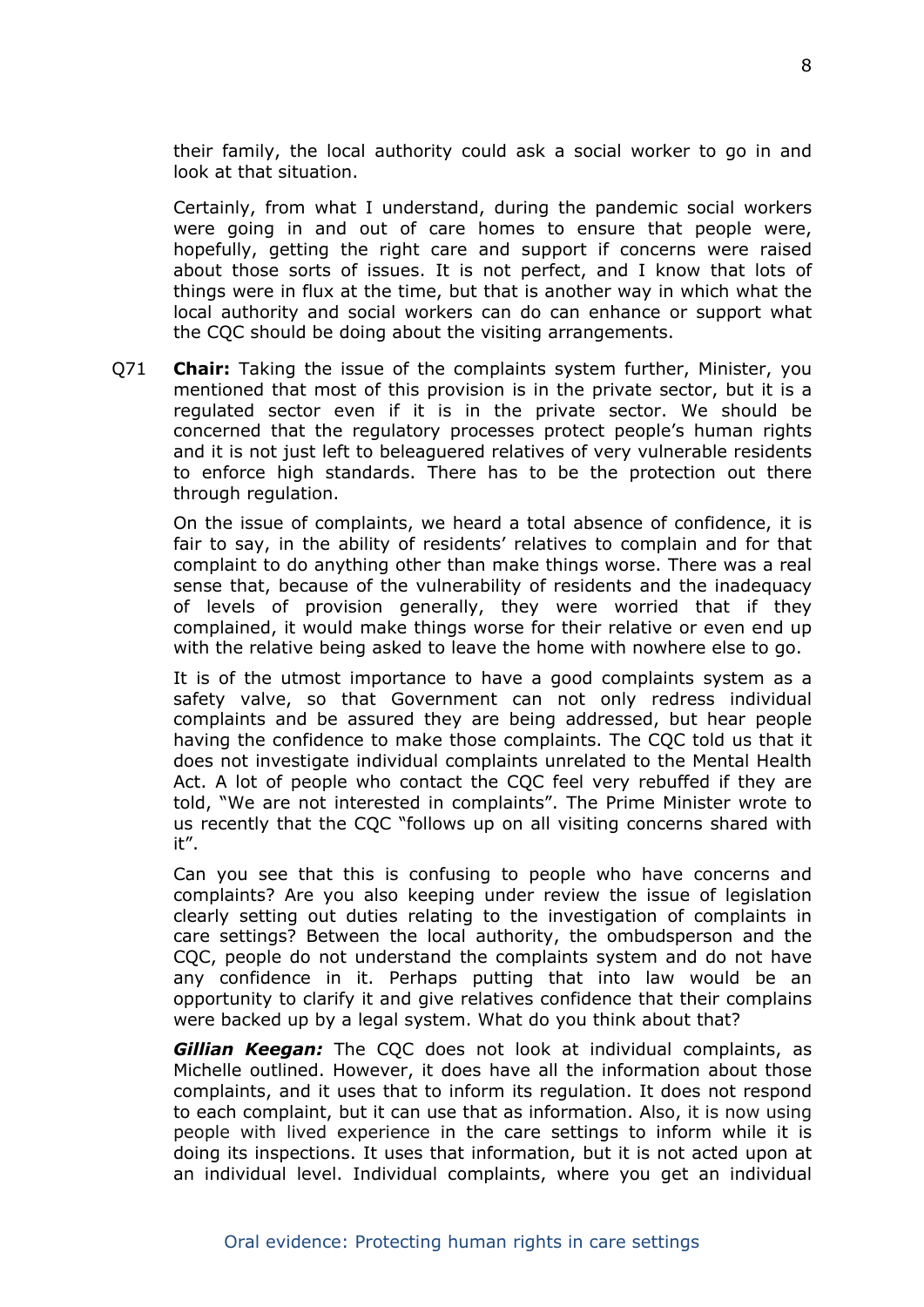response back, are the ombudsman's responsibility, as Michelle pointed out.

The fundamental thing that concerned me when I was talking to relatives about this is the fact that they felt fearful that there would be retaliation, because it is trickier to understand what you do about that. There are so many things you could unpack from that, but people should be safe and have a quality of care. There is a duty on those providers to make sure that they look after people.

I do not know all the regulations off by heart—I am sure you do, Michelle—but there are many of those. These are, as we said at the beginning, the most vulnerable people in our society. I have seen this in my job, which I have had for about eight months now, with people with learning disabilities. These people are voiceless. You have to absolutely trust that they will have a good experience, and we have seen some awful cases where that is not the case.

There is more to think about. You could put something in legislation, but if you are frightened of retaliation, that will concern you, because your elderly, vulnerable person with dementia probably could not tell you what was happening all the time. I do not know if there is evidence. Some reviews have been done on safety in care homes, et cetera. I think there was one recently on sexual incidents in care homes, et cetera. That is a bigger concern. Whether it is in-patient facilities, the Mental Health Act, as you have mentioned, or care homes, you need to make sure that people are confident that they have people who are taking care of their very vulnerable loved ones. It concerns me when people say they are worried about retaliation.

There is another aspect to the retaliation of having to move care homes or whatever, which is a supply and demand issue—looking at market sustainability and making sure that there is a functioning market in every area. That is very much on our radar. In fact, the local authorities right now, as part of our reforms, are working on market sustainability reviews, reports and data inputs, which we will be getting and working on to try to make sure that we have a much more transparent, highly functioning market. That, again, could be another function of people thinking that they may be left without choice or with less choice for their loved ones.

The other overarching thing in our reforms is to try to ensure that we change aspects of how you can live safely in your own home for longer, or in a home that is better adapted for you in your final five years or whatever it is. That is another big part of the reforms, because we know right now that we are not optimising how we can help people to live well with dementia, and help people who are caring for those with dementia, in a way that is manageable at home, particularly if they are elderly themselves.

That is a big part of the focus of the reforms, as well as housing, supported living and technology. I came from the Dementia Research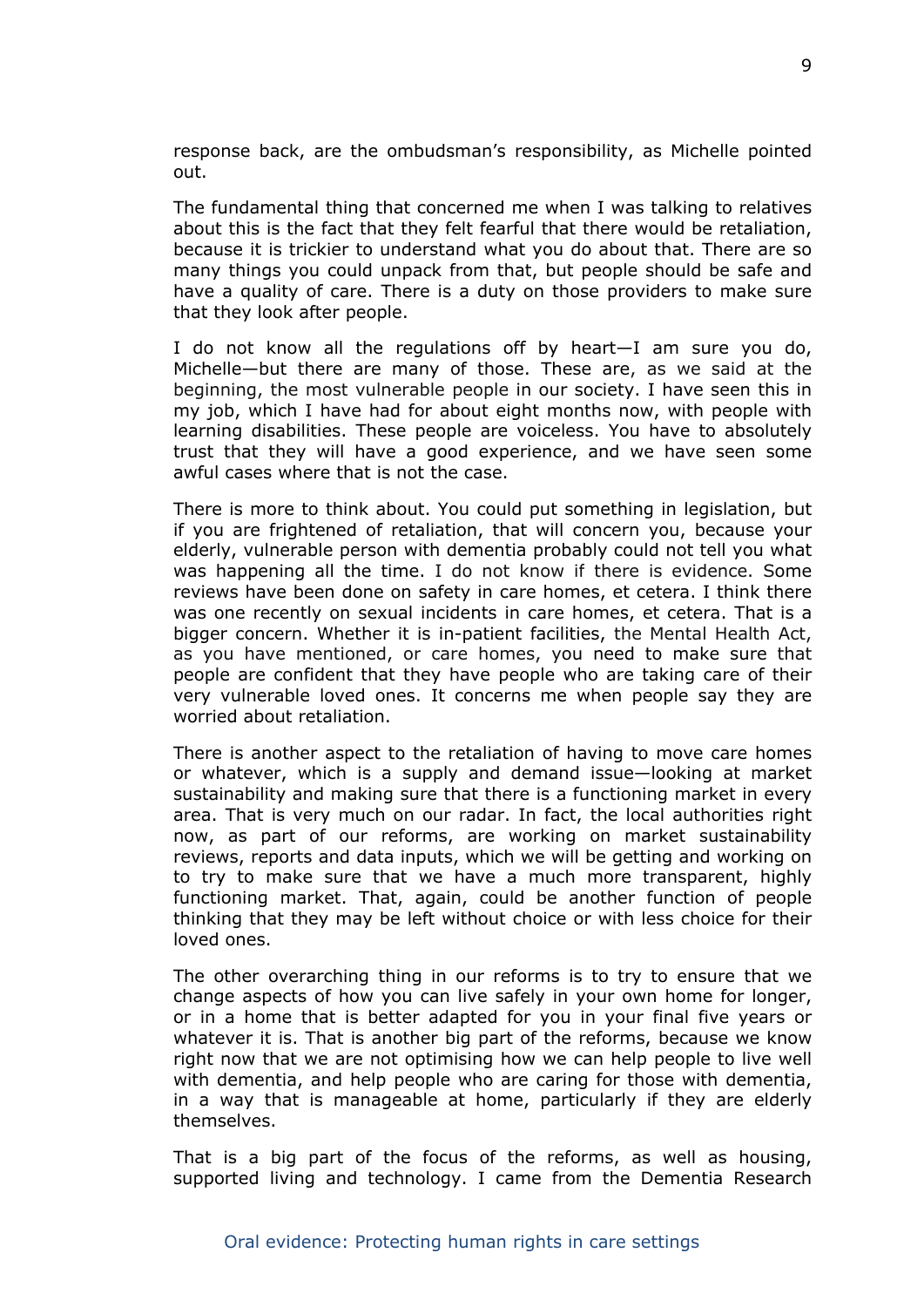Institute earlier today. What is coming is so promising. It will enable us to have a completely different social care set of choices for people in their old age. There was a lot in that, but it is not easy, because fundamental thing is that you are trusting people with your most vulnerable loved ones.

Q72 **Lord Singh of Wimbledon:** I am a Cross-Bench Member of the House of Lords. What steps have the Government taken to address concerns that those in care settings do not always have adequate access to medication, fluids and food? What are you doing to ensure that care users have their right to life protected and are free from what amounts to torture and inhuman or degrading treatment, as guaranteed by Articles 2 and 3 of the European Convention on Human Rights?

*Gillian Keegan:* Misuse of medication and failure to provide appropriate health, care and support services, and the withholding of the necessities of life, such as medication, adequate nutrition and heating, are all explicitly cited in the Care Act statutory guidance as forms of abuse and neglect. Regulation 14 of the Health and Social Care Act 2008 is designed to ensure that people who use these services can be confident that they will have adequate nutrition and hydration to sustain life and good health, and support in making sure that the risks of malnutrition and dehydration are reduced while they receive care and treatment.

The CQC considers this regulation as part of its assessment. It considers, when it goes into care home settings, how people are supported to eat and drink enough to maintain a balanced diet. This includes how people are involved in decisions about what they may eat and drink, and they look for potential sources of evidence for this. However, it is a very important point, because all of us will have been in a care home setting or a hospital to visit a relative and seen the drink too far out of reach. I have certainly had that experience and seen the impact that can have on somebody.

It is important that it has some teeth. The CQC can prosecute for a breach of the regulation and it has used this power in the past. It is an important power. I believe that there has been an increase in the number of guilty verdicts and in sentencing. It is an offence for carers to ill-treat or wilfully neglect, as you say, those they are caring for. The regulation is in place, but of course it is always incumbent on all of us to make sure that we constantly ask this question, because it is very important. I do not know, Lyn, if you have anything you want to add on how that is managed.

*Lyn Romeo:* As well as the CQC overseeing this and ensuring that these regulations are attended to, the local authority also has a responsibility and will be monitoring the contracts that it has with providers of care, to ensure that these things are all attended to and are reaching the quality of care and safety that they should be.

Certainly, social workers have sometimes had to go into care home settings to work with the care home and the CQC to try to drive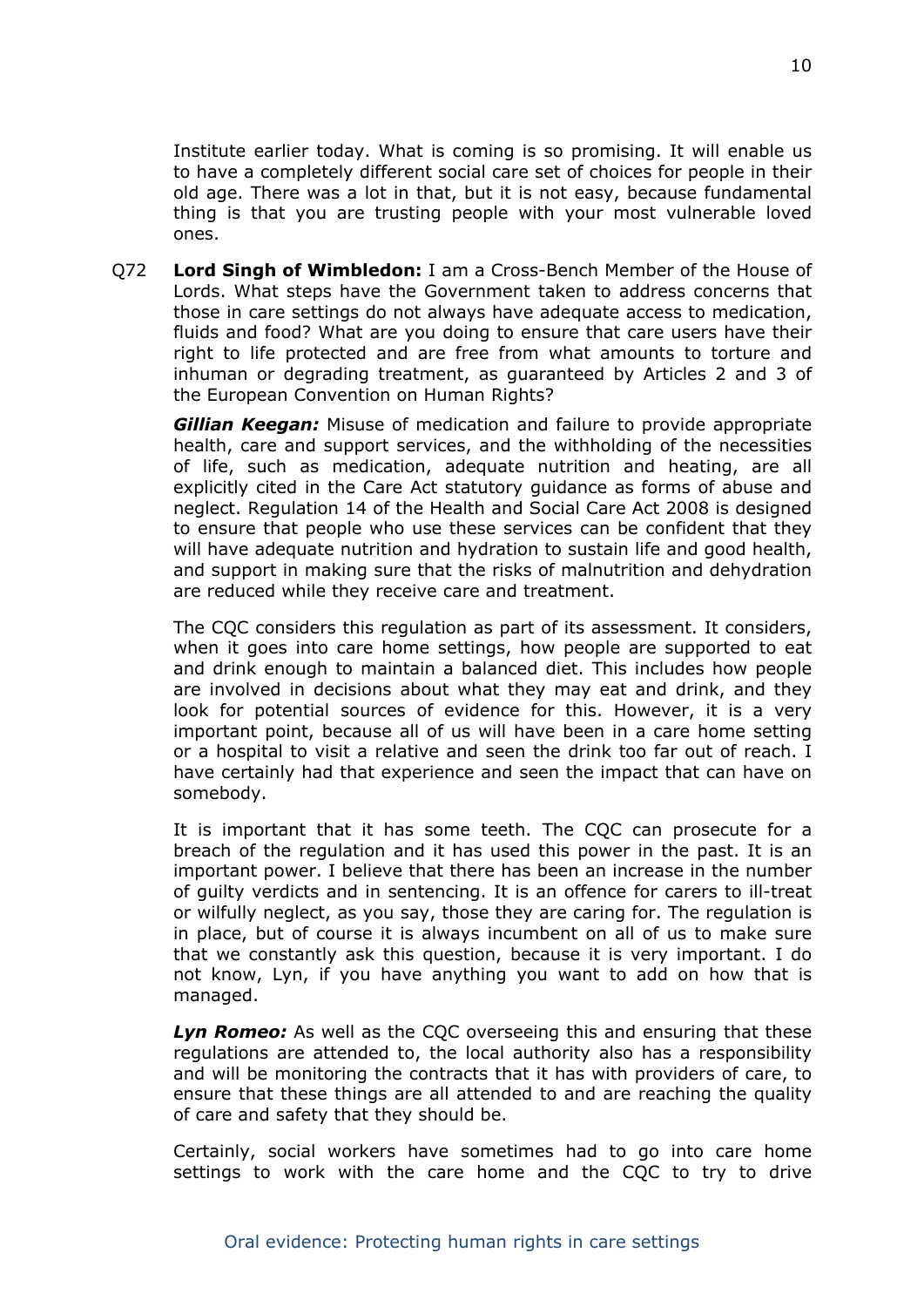improvements in those settings. It is essential. The human rights of each individual, their own personal care and support plan and what is required for them according to their particular cultural and dietary needs must be attended to. That is something that the local authority, the CQC and the care provider need to attend to, absolutely. It is essential, and certainly it is a safeguarding issue from my perspective. That is what we would do. In my experience, we would ensure that we picked that up as a safeguarding issue.

**Chair:** Perhaps you could let us have the figures on the prosecutions that you mentioned in relation to the CQC after this meeting.

*Gillian Keegan:* Yes. I know it is a twofold increase, but I do not know from what to what, so I will write.

**Chair:** If you could just write to us with those figures, that would be very helpful.

Q73 **Baroness Chisholm of Owlpen:** Hello. I am a Conservative Member in the House of Lords. My question leads on from the food and drink point. There is a simpler point to be made about how much training is given to care staff to make sure that the obvious things are done. As a nurse, I discovered that quite often in hospitals the glass was put next to the patient on the wrong side, so they were not able to reach it, or the food was put in front of the person in the care home but they could not feed themselves and then it was just collected at the end. It shows how important training for staff and awareness of what each person in the care home requires is. Is that being done, and is there any way of checking up that that is done properly?

*Gillian Keegan:* It is fair to say that there has been a lot of training social care workers at many different levels. There is a care certificate, which is the very base level. However, we recognise that part of the reforms and part of the reason why we are investing £500 million in workforce and strengthening the workforce is that the knowledge and skills frameworks need to be strengthened.

The people in care homes do a fantastic job, by and large. All of us will have experienced that. They really are amazing. We would have been completely lost without them during the pandemic. They were a lifeline, but there is a lot of movement in the sector. There is a lot of training and retraining, and it is very difficult to progress in the sector, which is one of the features that is not normal. Some 75% are all at the same level and there are not many progression routes. That is one of the key things that the reforms will deliver: making sure that we have robust training.

We have also learned an awful lot more. You talk about nutrition. Making sure that the drink is on the right side, where you can access it, is important. If you leave someone a sandwich in the fridge, if yesterday's sandwich is there, you may want to ask a question. These things are there, but there is a lot more to do on dementia and how to help people with dementia, how to de-escalate situations, and how to help people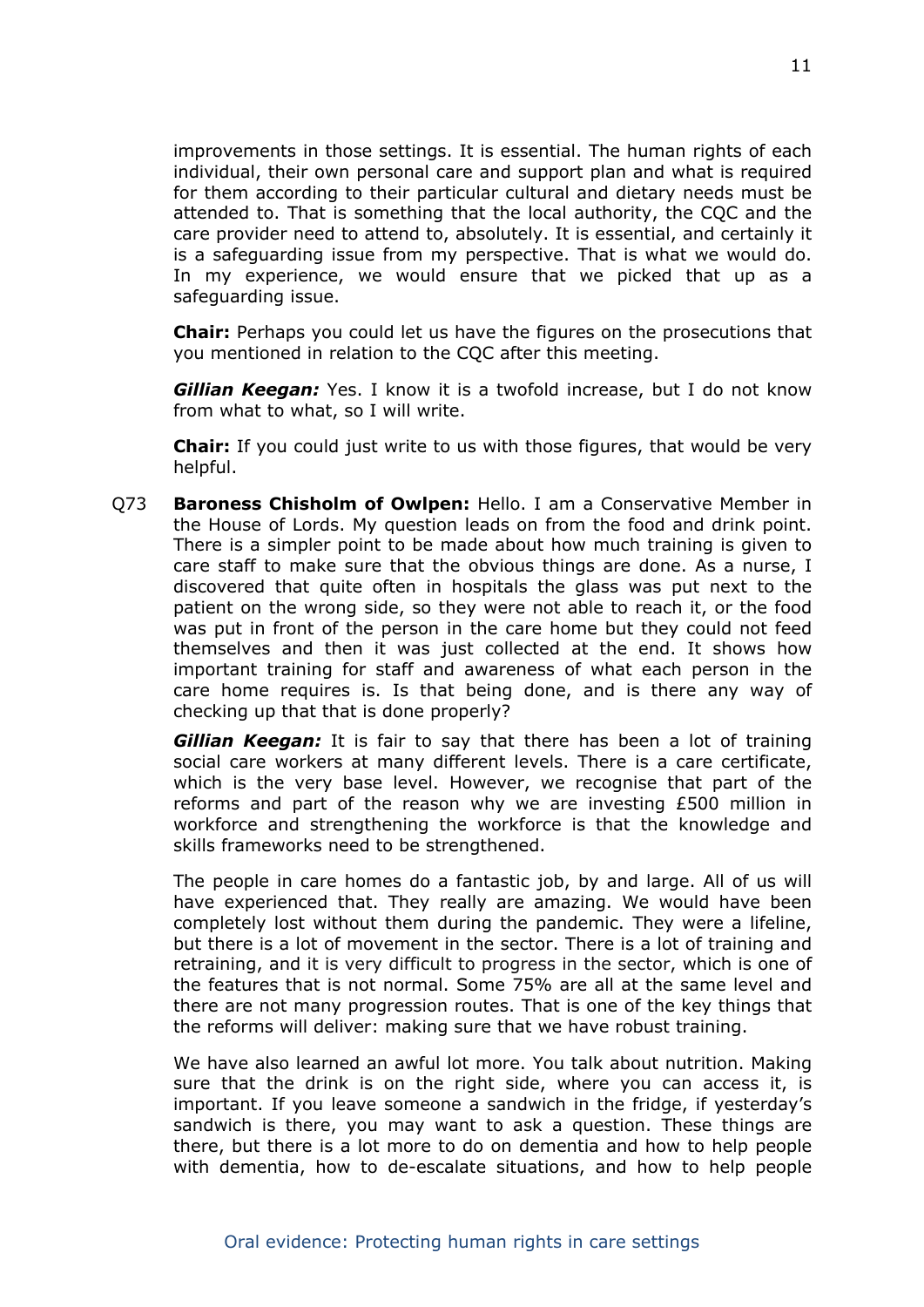with learning disabilities, who may also be somebody you are caring for. A lot of training is available, but we want to help professionalise that workforce. They massively deserve it, because they do a fantastic job but do not always get the support they need in the training and the professional development.

Q74 **David Simmonds:** This question is about something we heard quite a lot about in the media, the "do not attempt resuscitation" notices. These should be relevant only for the purpose of deciding if resuscitation is appropriate. Are you satisfied that there are sufficient safeguards in the system to ensure that these notices are not used to affect decisions about treatment escalation or, indeed, becoming relevant to admission to places where people might receive care or to hospital?

*Gillian Keegan:* That is a very important question, because many concerns were raised at the start of the pandemic about inappropriate application of "do not attempt cardiopulmonary resuscitation" and those decisions. There was a lot of information going between groups and families. I have a nephew with Down's syndrome. I got a call from my sister-in-law, who was frightened out of her mind that this could be true and that, if he ended up in hospital, these blanket decisions could be being made. We responded to those concerns by commissioning the Care Quality Commission to review how those decisions were being made during the first wave of the pandemic, and it published a report in March 2021.

Since then, we have established a ministerial oversight group that is responsible for the delivery of all the recommendations in the report. That is overseen by my colleague Maria Caulfield. They have had three meetings so far, and they are making sure that there are improvements to the system and considering how we can ensure adherence to the guidance across the system. There has also been a set of universal principles for advanced care planning. They were published just recently, in March 2022, and they were from a coalition of partner organisations across health and social care. They can be applied in all settings.

Over the last couple of years, we have done a lot. Several clinical leaders, and I think the BMA and many royal colleges, sent letters out to say that blanket policies should never be applied and that this has to be an individual decision that is made with families. There has been a lot of work, and the general medical services contract quality and outcomes framework has included a requirement for all DNACPR decisions for people with learning disabilities in particular to be reviewed.

This is important, because one of the things that we saw during the pandemic, which is heart-breaking, is that people with learning disabilities were in the top percentage of mortality. That very much concerns us, so we are making sure that we review every one of those cases for people with learning disabilities.

**Florence Eshalomi:** Good afternoon. I am one of the House of Commons members of the committee, representing Vauxhall. Minister,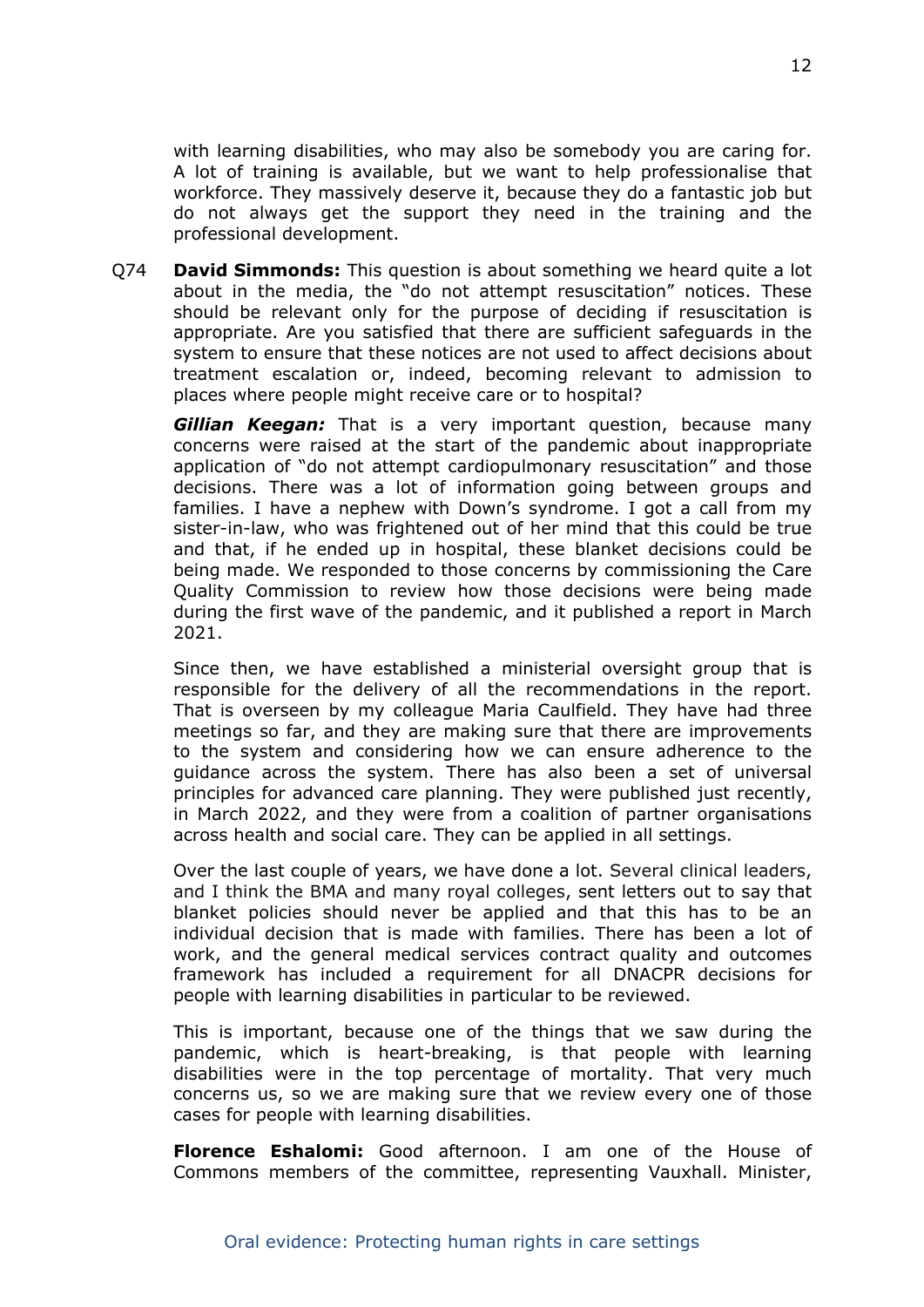you mentioned some of the practices involving DNACPR. Another thing was looking at steps the Government took to ensure that people with autism and learning disabilities who were subject to restrictive practices, such as the use of chemical and physical restraints, have appropriate access to independent reviews and community services. You may be aware of the CQC's *Out of Sight* progress report in 2022, which said that the Government failed to achieve many of their previous recommendations in this policy area. Do you know why this is, Minister?

*Gillian Keegan:* I cannot speak so much to what happened in the past, but I have been in the job for eight months and it is one of the things that I have taken incredibly seriously. I know that the CQC's report was welcomed. It made 17 recommendations, which were largely taken on board. There are many things that we are doing in this area and there have been some very high-profile cases, which of course concern all of us.

In the short term, we are doing a case review of people in in-patient settings, which is twofold. You will have seen some high-profile cases of those who are segregated. We have seen some of those in the paper. They have been in those situations for 10 or 20 years. Every one of those is having an independent review, and with a senior intervener who can bring together probably quite complex cases with lots of different people to try to put together a plan for those people. There are about 100 people in that situation. Everybody else is having their case reviewed to make sure that they have the appropriate medication, that there is not overmedication and that, most importantly, there is a treatment plan. We want to make sure that people are getting a treatment plan. That is the short-term action.

I chair a board called Building the Right Support. In the medium term, the most important thing is to make sure that we build the right facilities in the community. Often, people are put in these settings because there are no places for them to go that are appropriate and in the community, so we need to square that circle by making sure that we build that support. We have a plan. It will be published. I will be very happy to send that to you, because a lot of work has gone into thinking about how we can turn those words into actions, because it is really important that we end up with facilities that people can go to.

In the longer term, we have the reform of the Mental Health Act that was announced in the Queen's Speech. There are a number of quite fundamental things there. At the top-level, first, we want to separate mental health from learning disabilities. Learning disabilities are one thing. You can have an overlap—someone with a learning disability who also has mental health issues—but just because you have a learning disability does not mean that you have a mental health concern or issue. We are raising the bar so that that is much clearer.

We are giving people the right to more tribunals and the right to a nominated person of their choice. We are making sure that their treatment is much more person-centred, and that they are involved in it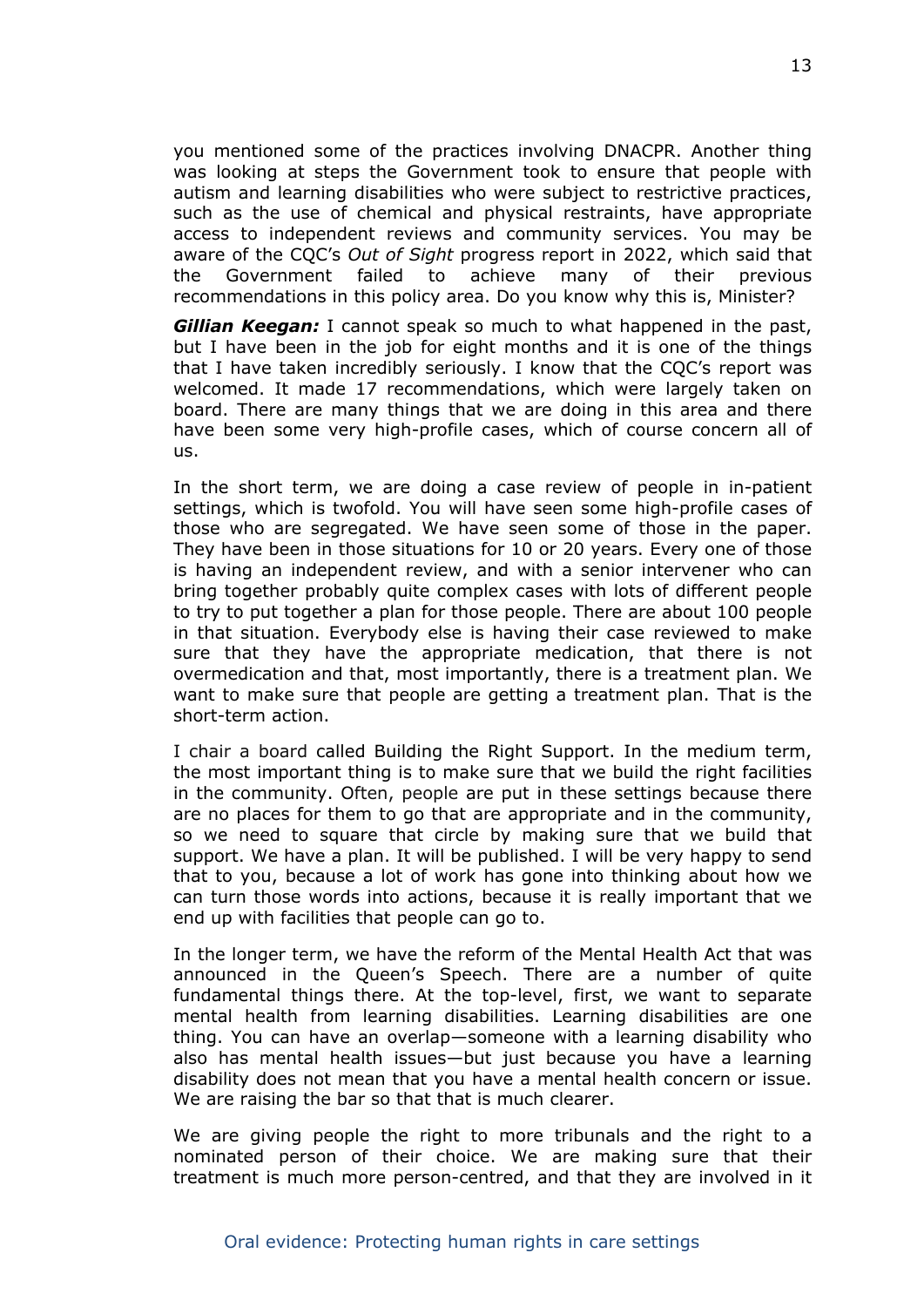and are not getting treatment done to them but are part of the answer. There will be a lot coming forward, which I am sure we will have a great deal of time to discuss in the coming months. We will do pre-legislation first, because it is very complex, so there will be a lot of time to input into that.

That is in the longer term to make sure that we have the right system in place that really takes care of people who have learning disabilities, particularly as many of them are living a lot longer and are a lot older now, and do not always stay at home or with their families. Again, they are some of the most vulnerable people in our society. As I say, I have a nephew with Down's syndrome, and the thought of him not being well treated is horrifying. We have a lot of effort and work in this area and it is something that I spend a lot of time focusing on.

Q75 **Chair:** The deprivation of liberty safeguards apply to individuals who need to be deprived of their liberty to enable care because they lack the mental capacity to consent to arrangements. We have heard, and everybody is aware of, the pervasive criticism of the current system where there are delays in processing. Are you confident that the new liberty protection safeguards regime, which is due to replace the deprivation of liberty safeguards scheme, will not have the same failings? When will the new system be rolled out?

*Gillian Keegan:* First, on the old system, my understanding is that it was seen to be too bureaucratic and complex. There was a legal case in 2014 that meant we went from something like 14,000 a year up to 243,000. It changed the bar of understanding of when you needed to seek a deprivation of liberty safeguard. That in itself caused a problem, because there was a system that was used to dealing with 14,000 or so per year and it is now 243,000. It is quite complex and bureaucratic.

To address the weakness of the current system, first, we are ensuring, again, that people are at the heart of the system and are consulted before being deprived of their liberty. It is quite a complex area, and there is also independent advocacy to ensure that somebody is there explaining it all to you, and that they are there to support the person. We will cut the number of assessments from six to three, and we will increase the number of responsible bodies that can do the assessments.

I have not gone through the complete detail to be able to answer your question and say, "Yes, I am fully confident", but at a top level the right arrangements seem to be in place to make sure that we have more people doing it, less bureaucracy, and an advocacy system. We are making some progress. We recently launched a consultation. Following the consultation, we will get a lot of inputs to make sure that I can come back and answer your question. It is our intention that this system works well. It is very important to get it right. Before any changes are introduced, we will also expect local authorities to work to understand their assessment procedures and how they can tackle the backlog that we have. That is ongoing.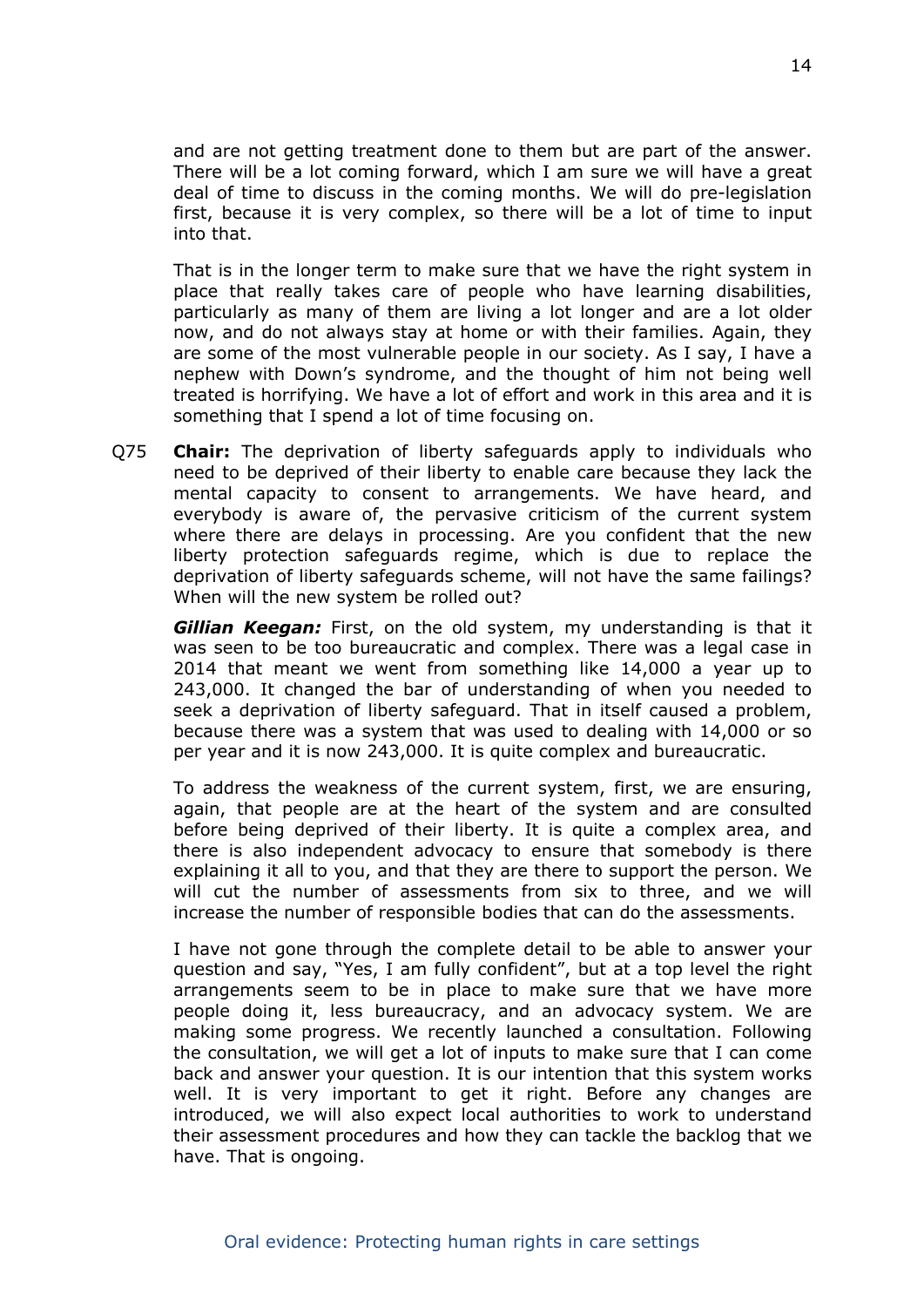**Chair:** Envisaging when the new system starts and the current system ends, are we talking about months or years? What sort of timeframe is it?

*Michelle Dyson:* We will announce that. We have this very big consultation running at the moment.

**Chair:** Sure, but I mean roughly.

*Michelle Dyson:* I cannot commit. We have to absorb the results of that consultation. It is hundreds of pages.

**Chair:** It could be years until we have a new system.

*Michelle Dyson:* It is a very big change to make in local authorities, and you have to do a lot of new training, but I hope not. Our intention is that it starts as soon as practicable, but we need to see the results of the consultation in order to understand what is practicable.

*Gillian Keegan:* Maybe we could come back on that, because I have not seen the responses yet. They have just come in.

*Michelle Dyson:* It finishes on 7 July.

*Gillian Keegan:* Yes, so we have not seen the full responses, but maybe when we have looked at those we could come back and let you know the kind of timeframe that we are working with.

*Michelle Dyson:* Can I just add another point on why I think the new system will be better? In addition to all the important things the Minister said, at the moment you go to a local authority but the local authority cannot deal with deprivation of liberty safeguards for 16 and 17 yearolds, or for people who are in the community, and those cases have to go to the Court of Protection. That is a very heavyweight system. In the new system, everything will go to the new responsible bodies, local authorities and the NHS, which will hopefully free up more space for the Court of Protection to deal with appeals if people are not happy with what those responsible bodies have found. The whole thing will hopefully be more streamlined.

Q76 **Lord Dubs:** I am a Labour Member of the Lords. Thank you for those interesting answers. My question follows on fairly clearly from the previous one. What sort of practices will be considered to constitute a deprivation of liberty for the purposes of the liberty protection safeguards? Are you able to guarantee that the safeguards will uphold the right to liberty and security, as protected by Article 5?

*Michelle Dyson:* Yes, absolutely. Article 5 is the foundation of all this. If we are not getting that right, we are not getting it right as a whole. We are looking at a new definition of what should constitute a deprivation of liberty. We have consulted on that and we will see what comes back from our consultation, but yes, Article 5 must be the foundation of everything that we do.

Q77 **Joanna Cherry:** Going back to the CQC and its ability to investigate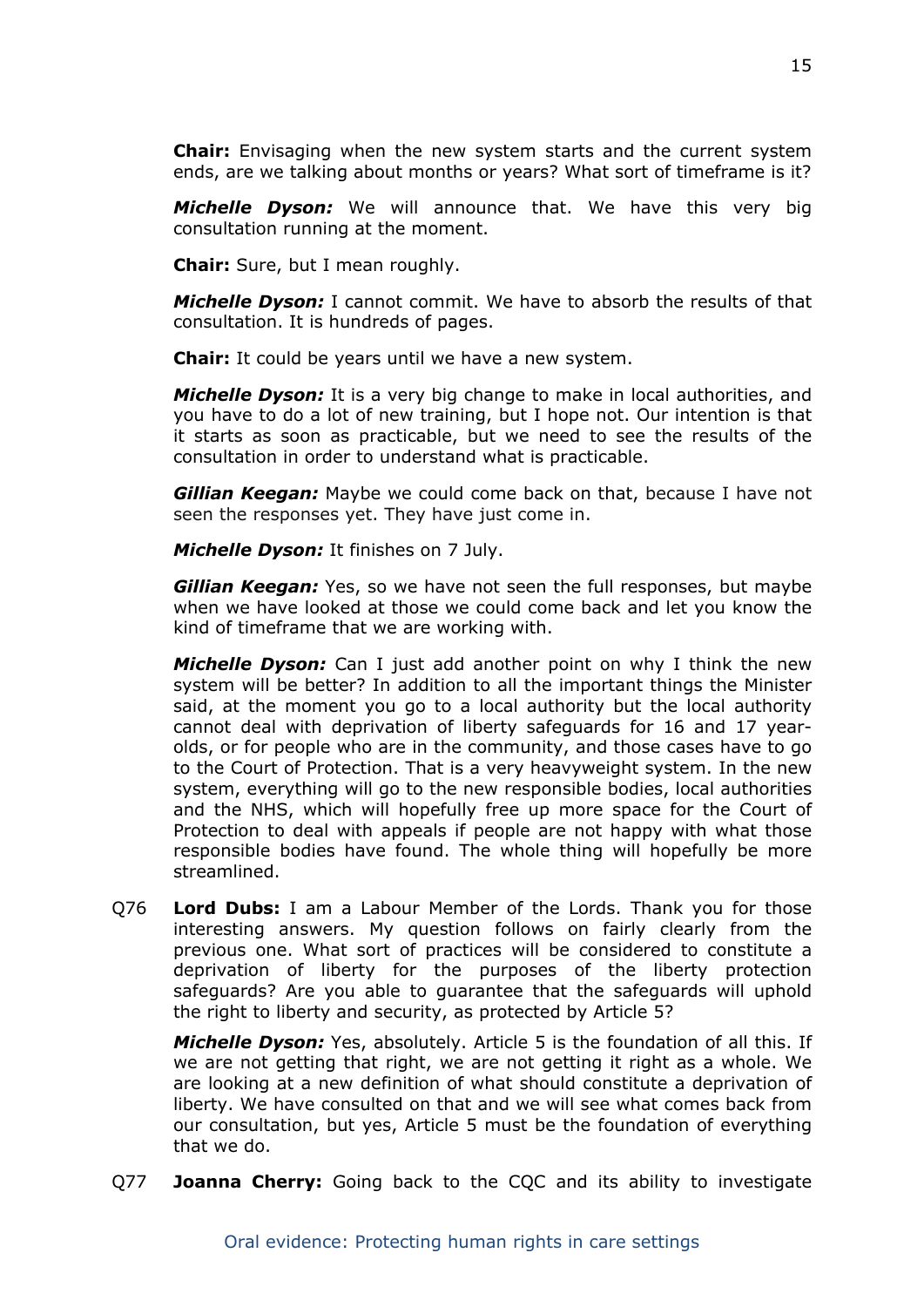complaints, of course it can investigate complaints under the Mental Health Act, and we have heard evidence that in 2020-21 it investigated only seven out of the 2,280 mental health complaints it received. My question is directed at the Minister first. Is the CQC fulfilling its duty to adequately investigate Mental Health Act complaints? Why were only seven complaints investigated when there were over 2,000, and what data do you have to support your view?

*Gillian Keegan:* I do not have much data on this, so I will have to take that away. I do not have the number the CQC looked at and why it is so few. I know that you had it here. I do not know if it explained that, but I have not looked at those figures yet.

**Joanna Cherry:** Can you write to us about that?

*Gillian Keegan:* I probably need to investigate that a little myself. I have not pushed that bit of the system yet. I meet the CQC regularly, but we have not talked specifically about that.

**Joanna Cherry:** It is just that, at first blush, it seems an extraordinarily small percentage to be investigated, so we would like you to write to us about whether you think it is fulfilling its duty, why you think that only seven were investigated and what data you have to support your view. I wondered whether Lyn or Michelle would like to add anything.

*Lyn Romeo:* There are two things. Once somebody is assessed under the Mental Health Act and detained in a hospital, they have certain rights, certainly to go to a mental health tribunal. Some of those complaints may be picked up through the tribunal process or with the hospital managers. I am assuming that, if they have not been resolved at that level, they would kick up to the CQC investigating more fully, but, again, I am not sure of the detail.

**Chair:** It was not that they were not receiving the complaints, so it was not as if they were going to other places, because they had 2,280.

*Lyn Romeo:* Yes. We will have to come back to you on that.

*Gillian Keegan:* I will take it as an agenda item in my next meeting with the CQC to look at that and try to figure out the processes.

**Chair:** Either people are all complaining to the wrong place about the wrong things, in which case there is a point about the confusion of the complaints system, or else these are justified complaints but hardly any of them are being looked into. You will come back to us on that.

*Gillian Keegan:* Yes, I will. I will take it as an action.

Q78 **Baroness Chisholm of Owlpen:** I was surprised to see that privately funded individuals in care settings cannot rely on the provisions of the Human Rights Act. Surely care users should have their human rights protected in any care setting, no matter how they are funded. Is this true and what will happen about this? It seems very wrong, in a way.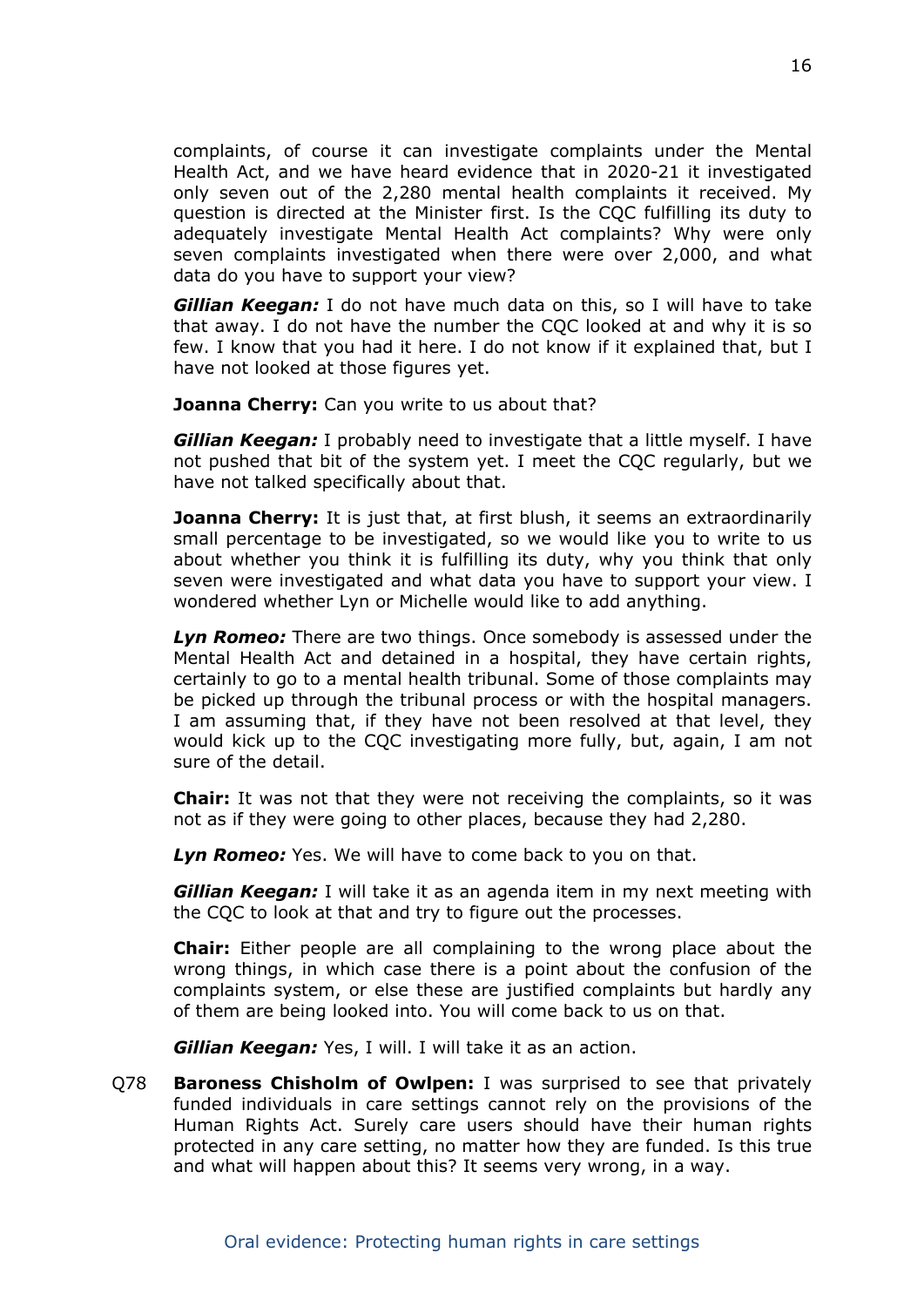*Gillian Keegan:* This is the difference between the ombudsman system and the CQC system.

*Michelle Dyson:* Except that the Human Rights Act was extended to cover care homes that are providing both privately funded and publicly funded provision, so I think I am right in saying that the only people to whom it would not apply are those in care homes that are exclusively private. The last time I looked, I think that was only about 7%. I would have to check if that was right, but a very small percentage of the overall numbers are exclusively private. The vast majority of care homes take both public and private, and private individuals can get judicial review of the care home and bring in the Human Rights Act as part of that, even though they themselves are privately funded. If I have any of that wrong, we will write and correct it.

**Chair:** That is a bit anomalous, is it not? If the Government have a responsibility for protecting human rights, including the right to family life and the right not to be subject to degrading treatment, it should not fall down just on the basis that you happen to be in a private care home. That is a gap and perhaps something that you might look at, because, looking at it from a common-sense point of view, people would think it was very odd that just your funding stream dictates the protection you are afforded of your fundamental human rights. There must be other ways to address that. You can just legislate and put those specific guarantees into legislation.

*Michelle Dyson:* As I said, it was extended. If we had not made specific provision in the legislation, the Human Rights Act would apply only to publicly funded people, but it was extended so that it applies to private providers that take both public and private. I accept that there is a small gap and, as things stand, your right of redress is through the ombudsman. You can complain about all the provisions of the Care Act, which are themselves based on human rights. The Care Act imbues human rights principles.

Q79 **Lord Henley:** Can we go back to training? We were told in the committee by a representative of the NHS that patient safety training makes no specific reference to human rights. I just wondered whether training on the practical application of human rights in all health and care settings ought to be mandatory.

*Gillian Keegan:* The care certificate is the appropriate place for training on human rights as the baseline training for all care workers. They are expected to cover this ground. I think there is scope to look at training at the higher skill levels, as well as the knowledge and skills framework and the learning and development offer that we were talking about. We are still in the process of defining what sits within that offer, but there is always scope to look at that and to make sure that it is as good as it can be, but my understanding is that the care certificate has, as a baseline, the training on basic human rights.

**Lord Henley:** As you say, you will look at this and there might be more.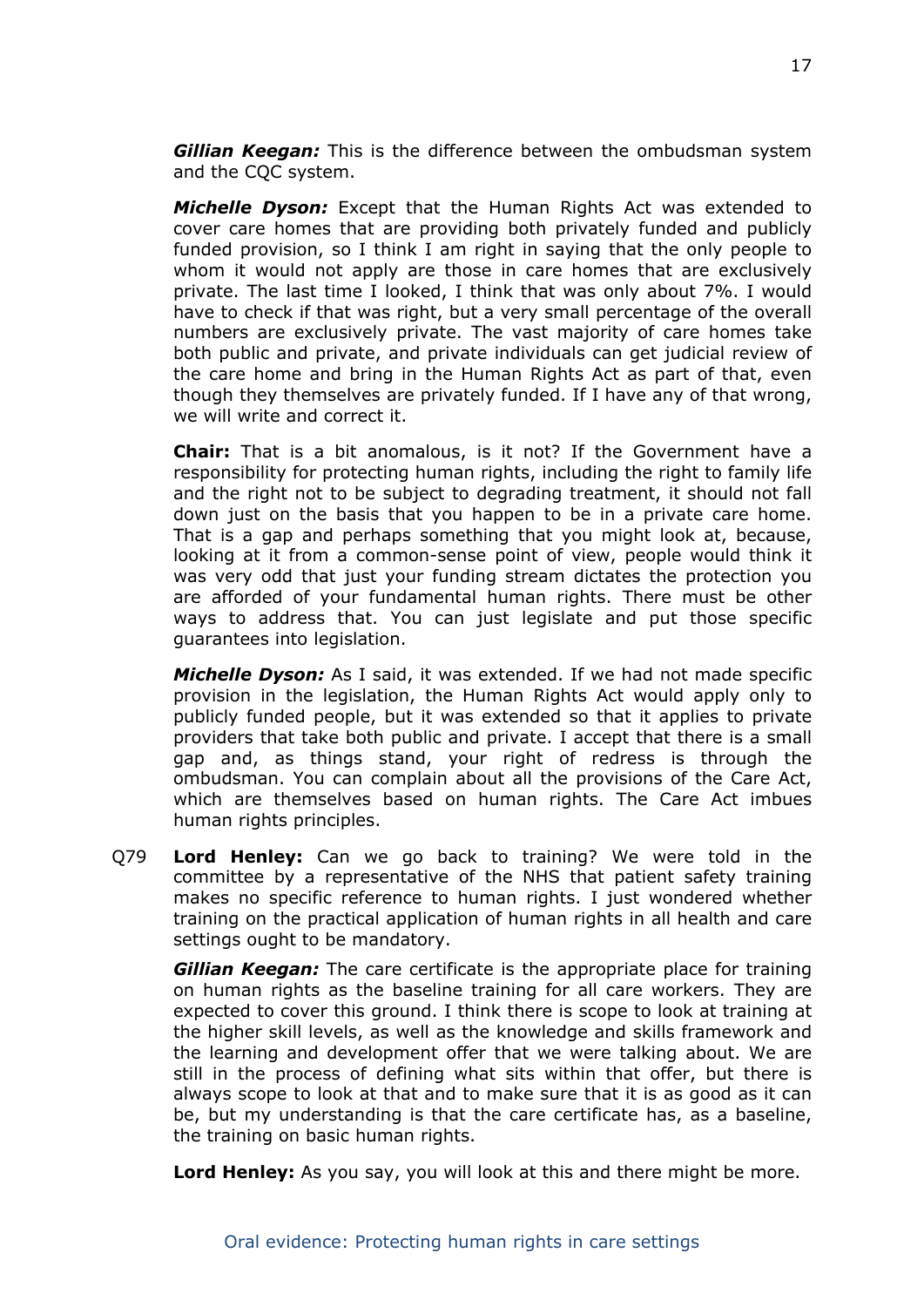*Lyn Romeo:* The professionally regulated staff—social workers, OTs and nurses—have, as part of their undergraduate training to move towards qualification, a heavy focus on human rights and the other statutory legislation. Once people join a local authority or an NHS trust in those roles, part of their core induction training and ongoing CPD will be rooted in their respect for and attention to the Human Rights Act and how that plays out in relation to all the other statutory roles and responsibilities they have, so they have a core training around that.

**Lord Henley:** So it is there.

*Lyn Romeo:* It is definitely there for professionally regulated social workers and OTs, and they have to show through the year their continuing professional development and refresher training in order to reregister, so it is how we then get them to work with care staff.

*Gillian Keegan:* Yes, particularly after induction.

**Chair:** The professionally regulated ones are a minority of those providing care in the sector. Are you saying that human rights will trickle down to the unregulated care providers through the training given to the regulated ones, or is there a proposition that all those who are going to have some training will receive it? Should it not be included in the training as you develop it?

*Gillian Keegan:* The care certificate that social care workers complete when they enter has the basics on human rights embedded in it. The professional strand has a lot more of a continual focus in its CPD as well. The thing for us to take away is what more we could be doing, as we continue to develop the knowledge and skills framework, to make sure that human rights are at the centre of that training, as it is in the professional CPD. That is the framework. We have not built that framework yet, but we are working to do that.

*Michelle Dyson:* That is absolutely right. As I was said, everything in the Care Act has human rights at its heart, so as part of the care certificate you are taught about human rights, as in all the articles, et cetera. If you are taught about well-being, nutrition and safeguarding, which are all principles under the Care Act, you are also, in that very practical way, being taught about human rights.

**Lord Henley:** So it is there, but there is no specific reference.

*Michelle Dyson:* It is there. There is no strand in the care certificate on human rights per se, but my point is that the broader training is also, in its essence, about human rights, even if it is not labelled as the European Convention on Human Rights. When you are talking about well-being, you are, in effect, talking about human rights.

Q80 **Florence Eshalomi:** You both referenced the Care Act and human rights being wedded to that. The British Institute of Human Rights criticised the lack of adequate human rights considerations in commissioning contracts for health and social care. Would you support stronger requirements for